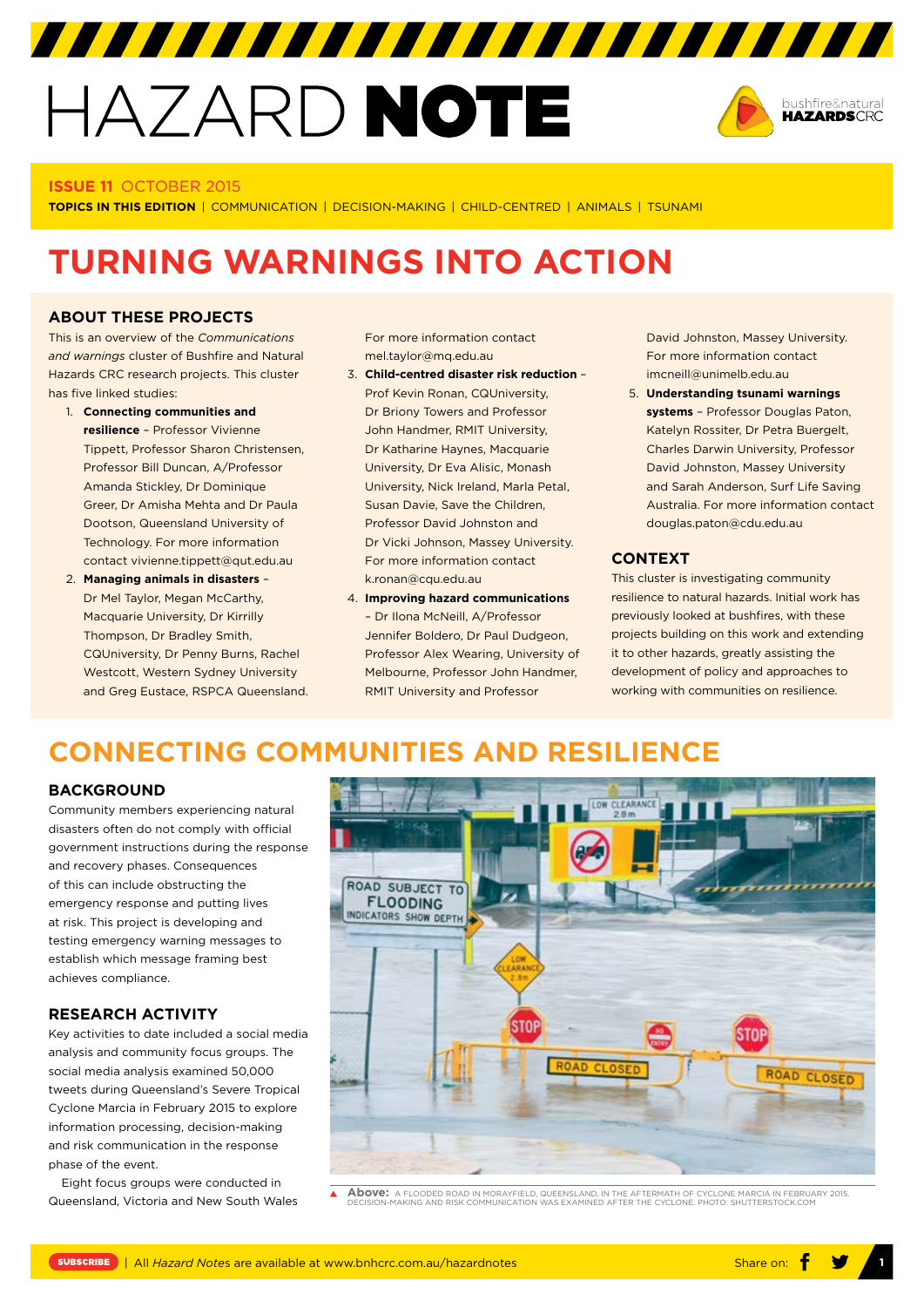

(with two pending in Western Australia) to examine community comprehension of emergency warning messages. A number of workshops have also been conducted.

During the next year, the project will experiment with emergency warning messages to test which message framing best achieves compliance. As major natural disasters have a significant economic impact on society, even small changes in protective behaviours can be valuable. Informed emergency messaging can save lives and reduce the costs associated with disasters.

#### **RESEARCH OUTCOMES**

The social media analysis recommends that emergency services add information to their warnings to increase the selfefficacy of community members. Increased precision of instructional messages will further meet this need. In addition emergency services could integrate phrasing that personalises and visualises risk to enhance community members' ability to take effective action and share knowledge about damage. This could aid community members' understanding of their risk for subsequent emergencies. The community focus groups are ongoing.

#### **END USER STATEMENT**

Agencies managing natural disasters have traditionally relied on techniques that deliver information to communities and prescribe actions to avoid in a natural disaster. Such top-down communication can often overlook the complexity of decision making in a crisis, and may even contribute to people ignoring or acting contrary to agency advice. This research is helping to explore new, innovative ways of working with, influencing, motivating and empowering community members, to share the responsibility for managing disasters and build the resilience of communities across Australia.

By keeping utilisation goals front of mind, researchers and agencies are well-positioned to readily adopt the research outputs. An example of these outputs could be effective, timely and targeted warning messages that motivate appropriate actions in an emergency. – [Andrew Richards,](http://www.bnhcrc.com.au/people/andrew-richards) Manager, Community Engagement, NSW State Emergency Service.



**Above:** HOW CAN EMERGENCY SERVICES BETTER WORK WITH ANIMAL OWNERS, WHETHER IT BE LIVESTOCK OR PETS, DURING EMERGENCIES? PHOTO: ASHLEY HOSKING CFS PROMOTIONS UNIT

## **MANAGING ANIMALS IN DISASTERS**

#### **BACKGROUND**

Concern for animals can impact on people's decision-making and behaviour during natural disasters – sometimes risking lives. There has been little research in this area to guide policy development and training needs. This project is leveraging current initiatives, programs and research on prevention and preparedness by providing complementary research on the impact of animals on response and recovery, both for the community and responders.

#### **RESEARCH ACTIVITY**

Initial scoping identified the challenges and needs of responders and other stakeholders, reviewed plans, policies and initiatives and identified priority areas with end users and other stakeholders.

The project is currently undertaking field work to focus on the issues around the integration of informal volunteers into animal emergency management, using South Australia's Sampson Flat bushfire in early 2015 as a case study.

A second field study will involve developing a multi-stakeholder research project in Tasmania to focus on animal owners in the urban/rural interface. The team is developing a method to collect data in order to map animal ownership distribution and owners' intentions in bushfires. This will support planning for the Tasmania Fire Service, the Department of Primary Industries, Parks, Water and Environment and local government. It is hoped that this proof of concept study can be tested with another

end user organisation in a different hazard situation, e.g. flood or cyclone, to assess its applicability in other contexts.

#### **RESEARCH OUTCOMES**

Findings to date have been drawn together with other sources to prepare an audit report. This broad review spans the current legislation, plans, policy, community engagement resources, initiatives, needs, and research dissemination in animal emergency management in Australia. Summarised key findings include:

- The emergency management system needs to better integrate and recognise animal emergency management.
- Roles and responsibilities for managing animals during emergencies need to be better clarified and communicated.
- The 'non-core' status of animal emergency management leaves advances in this area more prone to unstable funding and organisational structures.
- The apparent disconnect between initiatives and communities may lead to duplication of activities, with no evidence available about their effectiveness.
- Animal emergency management needs to be reframed as a people issue; a rigid focus on animal welfare leads to discounting and disengagement by emergency response organisations.
- The better use of technology offers opportunities, e.g. for re-unification systems, management of emergent informal volunteers, and better data collection.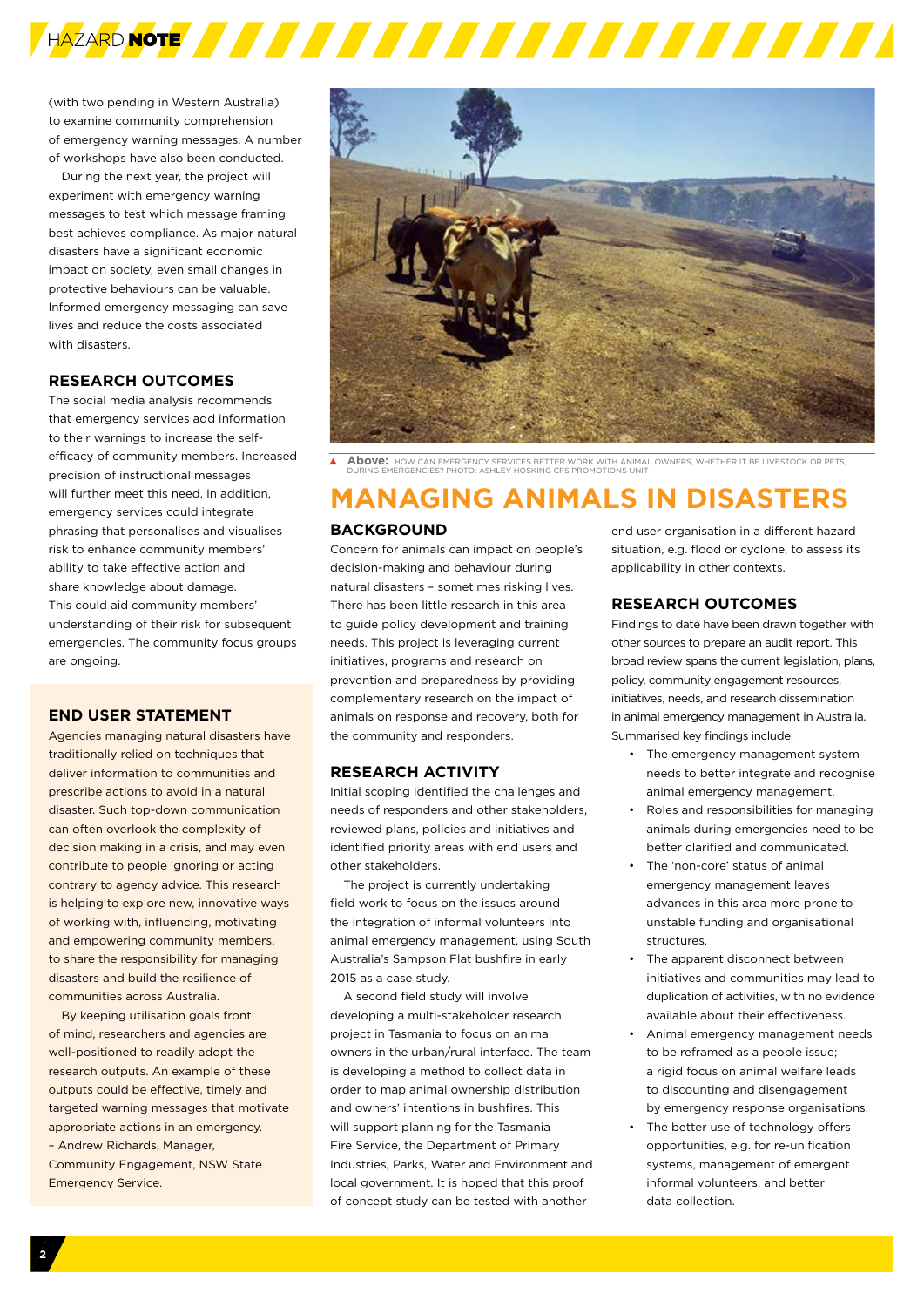

## **CHILD-CENTRED DISASTER RISK REDUCTION**

#### **BACKGROUND**

Disaster education for children is a key priority in reducing the impacts of natural hazards. The child-centred disaster risk reduction (CC-DRR) approach is becoming increasingly popular, but rigorous empirical research on efficacy and implementation is scarce. This project is developing a research program to chart CC-DRR progress and identify policypractice-research gaps and challenges. Key project objectives are:

- Understanding if CC-DRR programs are effective.
- Ensuring programs are stakeholder supported and evidence-based.
- Understanding if programs produce cost-effective outcomes and are able to be scaled up sustainably at schools, at the community level and in emergency management policy.

#### **RESEARCH ACTIVITY**

The project has focused on the following themes: scoping and review of CC-DRR theory, policy, practice and research; consulting end users to establish a project and implementation road-map; and pilot research seeking views from major stakeholder groups (children, households, schools, emergency management/ disaster risk reduction professionals).

A capacity-building workshop in April 2015 provided feedback from stakeholders that shifted the focus to the co-development of a CC-DRR/disaster resilience education practice and evaluation framework. This change was made to more clearly reflect the needs of end users.

Additionally, emergency services agencies have nominated disaster resilience education programs for evaluation. This evaluation looks for key, evidence-based practice elements, such as curriculum, pedagogy,

assessment, evaluation and monitoring, and implementation.

#### **RESEARCH OUTCOMES**

The team has concluded that a different mindset is needed by emergency services to achieve a large-scale, effective implementation of CC-DRR programs. Moving beyond a project mentality, such programs need to overcome known implementation obstacles to promote risk reduction and resilience, and be taught by well-trained teachers and emergency management professionals. This mindset requires a move from a short-term project-focused mentality to a longer-term, strategic curriculum and implementation mentality. That longerterm view would benefit substantially from research that evaluates the role and benefits of CC-DRR programs and identifies key implementation mechanisms and facilitators.

## **IMPROVING HAZARD COMMUNICATIONS**

#### **BACKGROUND**

How effective are existing hazard communications and community engagement strategies in increasing preparedness and planning among residents of hazard-prone areas? This project addresses this question and identifies key barriers and enablers to motivating preparedness and planning by residents in order to improve the effectiveness of these strategies.

#### **RESEARCH ACTIVITY**

Two studies conducted over the spring and summer of 2014/2015 investigated the effectiveness of existing communications strategies for bushfire and flood, such as community engagement groups, brochures, websites and advertising campaigns in increasing preparedness and planning by residents of hazardprone areas. Data was gathered amongst residents of bushfire and flood-prone areas, measuring both active use of information sources such as communitybased information meetings, brochures and websites, and passive awareness of TV-based advertising on bushfire and flood preparedness. Also captured was the extent to which these residents had performed a variety of preparatory and planning actions. This allowed a statistical determination of whether residents who had actively used information sources and/ or were aware of advertising campaigns



 $\blacktriangle$ **Above:** RESIDENTS WHO USE INFORMATION FROM AGENCIES TO HELP THEM PREPARE FOR A NATURAL HAZARD CARRY OUT MORE PREPARATIONS THAN RESIDENTS WHO DO NOT. PHOTO: QUEENSLAND FIRE AND EMERGENCY SERVICES

ended up preparing more or less than those who did not.

The bushfire study began in October-December 2014 (location depending) with 514 participants from New South Wales, South Australia, Tasmania, Victoria and Western Australia (south of Geraldton). Information was collected at two time points, a month after the fire season began, and then six weeks after the initial survey.

Data for the flood survey were collected in February 2015. This resulted in a total of 286 responses from residents living in flood-prone areas in New South Wales and Queensland.

#### **RESEARCH OUTCOMES**

Preliminary findings show that the majority of residents do not use any of the listed information sources to help them prepare

(67% for bushfires, 69% for floods). Those who do use at least one of these information sources carry out more preparations than those who do not. These results cannot be fully explained by differences in risk perceptions and personality factors, so other factors must be at play.

Residents who remember seeing an ad on TV that focused on preparing for bushfires or floods do not carry out more preparatory actions than those who did not recall seeing an ad over the past six months. Bushfire-prone residents who go online to find information about preparing, go to information sessions and/or use a brochure have higher risk perceptions than those who do not. Flood-prone residents who report going to meetings and/or using websites have higher risk perceptions than those who do not.